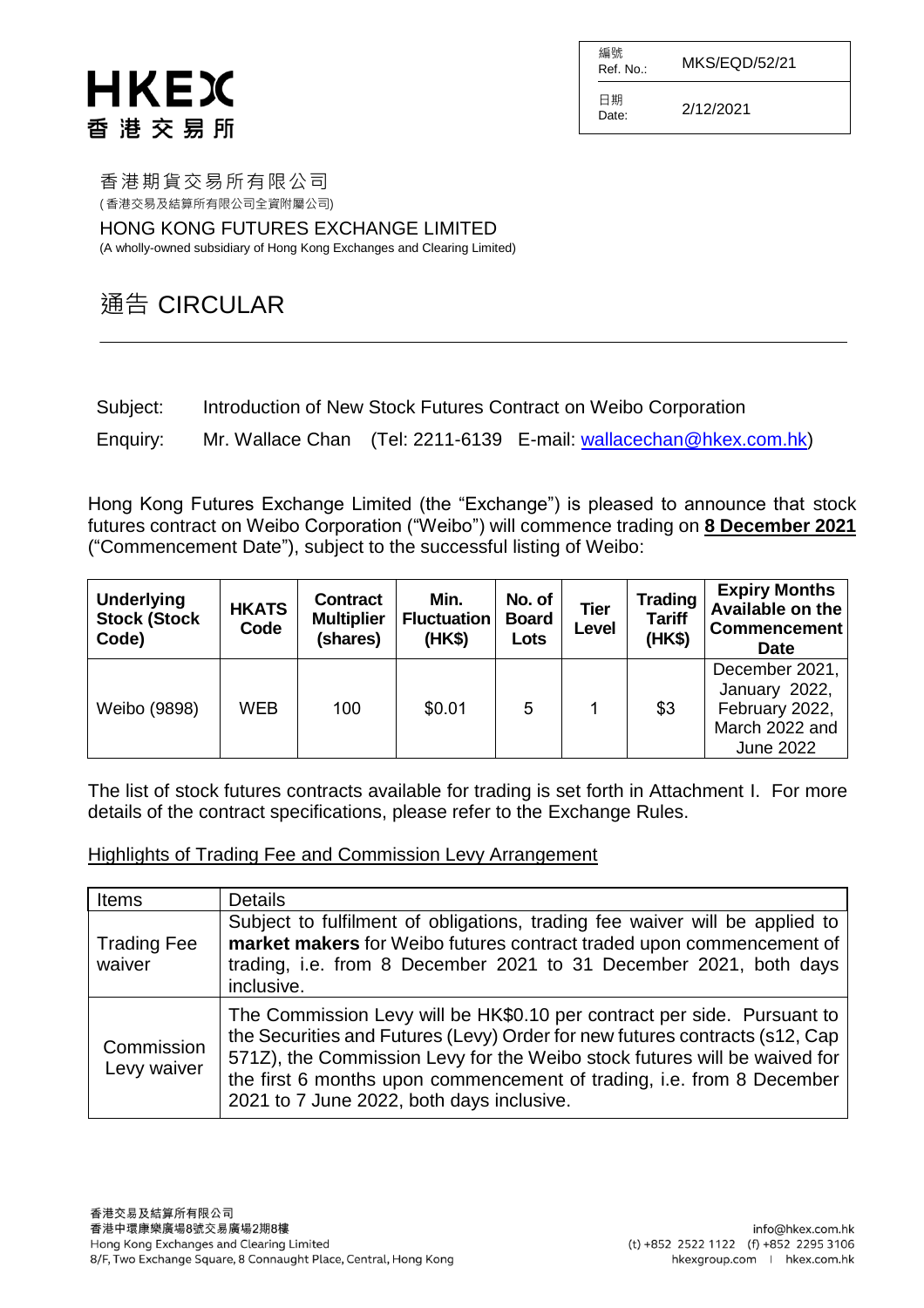#### Position Limit

The position limit for the Weibo stock futures will be 5,000 open contracts per contract month.

#### Market Making

The Exchange now invites applications for market maker permits. Interested parties should contact Mr. Alan Shum [\(Alanshum@hkex.com.hk\)](mailto:Alanshum@hkex.com.hk) and Ms. Emily Huang [\(EmilyHuang@hkex.com.hk\)](mailto:EmilyHuang@HKEX.COM.HK) for details.

During the first two weeks (i.e. between 8 December 2021 and 21 December 2021, both days inclusive), the market making obligation in terms of the maximum bid / ask spread will be two times of the original obligations.

#### Trading Fee Waiver

Subject to fulfilment of obligations, the trading fee waiver announced in the circular (ref: [MKS/EQD/43/20\)](https://www.hkex.com.hk/-/media/HKEX-Market/Services/Circulars-and-Notices/Participant-and-Members-Circulars/HKFE/2020/MKS_EQD_43_20_e.pdf) dated 24 December 2020 will be applied to market makers of the new stock futures contract traded upon commencement of trading, i.e. from 8 December 2021 to 31 December 2021, both days inclusive.

#### Pre-launch Arrangements

The following pre-launch arrangements will be implemented on **Tuesday, 7 December 2021** (i.e. one business day before the Commencement Date):

- a. stock futures series of the new stock futures will be displayed, but not tradable; and
- b. the risk parameter files ("RPF"), clearing and open interest reports on new stock futures will be generated.

The purpose of the generation of RPF one business day before the Commencement Date is to assist Participants in estimating the margin requirements for the new stock futures contract trading on the Commencement Date.

Please note that the margin requirements estimated using the RPF available after the settlement process on the business day before the Commencement Date may not be the same as the actual amounts required on the Commencement Date. HKEX and its subsidiaries accept no liability whatsoever for any loss or damage arising from or in connection with the use of the information contained in such RPF. Participants who wish to use the above-mentioned RPF are reminded to update the PC-SPAN Organisation Master File. For details, please refer to the relevant Clearing House circular to be issued in due course.

#### Trading Information

The access codes of information vendors will be posted on the HKEX website in due course.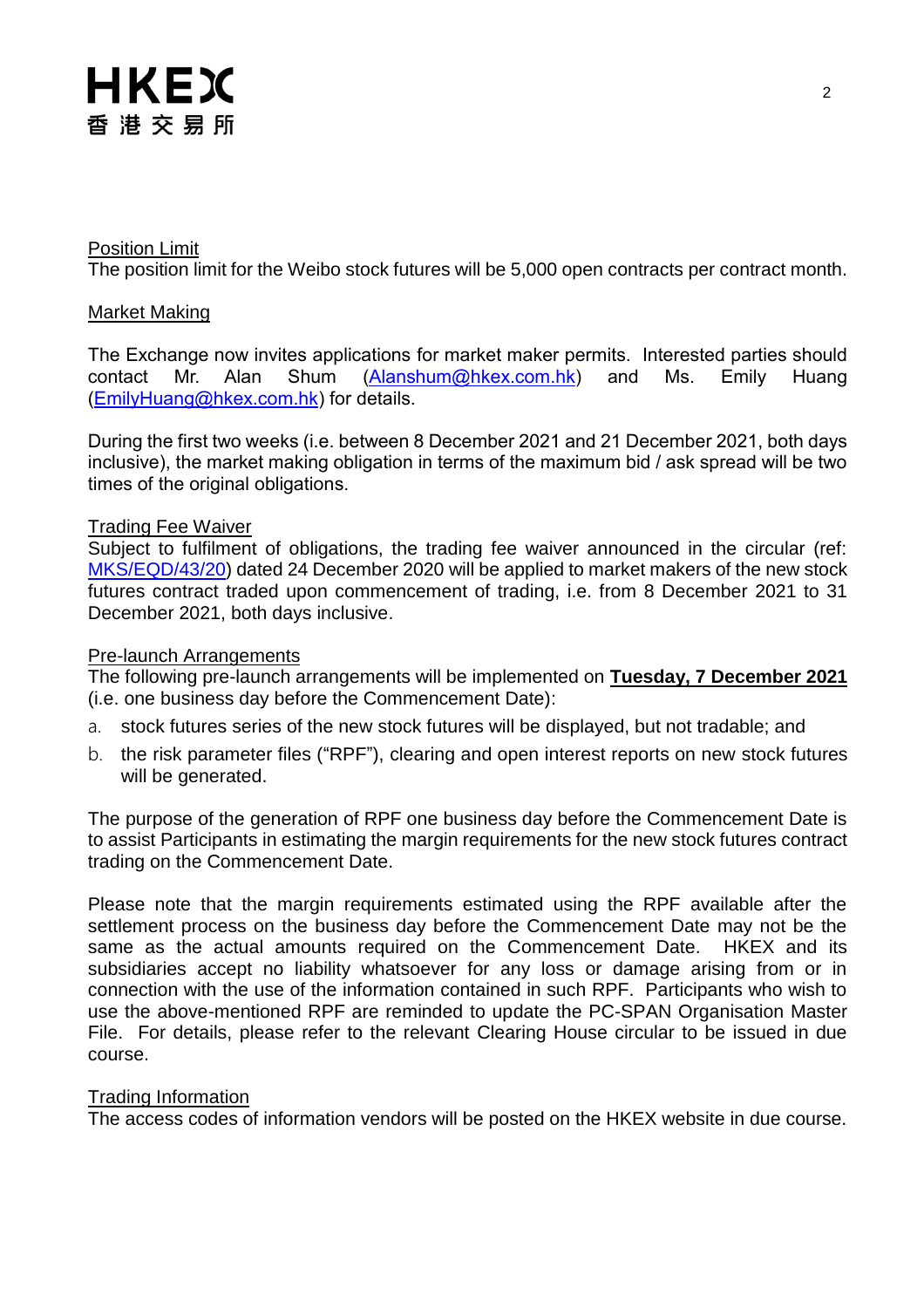#### Inform Staff and Clients

Please notify all interested clients about the introduction of Weibo stock futures and **pay attention that the contract multiper will be in multiple board lots of the underlying**  stock. Please ensure that your back office systems are ready for a smooth operation. In addition, all your staff should be fully aware of the above and should exercise caution when dealing with new stock futures contract and when advising your clients.

Investors should also be aware that some stock futures contracts have market makers signed up while others do not. Availability of market makers, depending on their sign-up, may also change from time to time. The availability of market makers will be updated on the [HKEX](http://www.hkex.com.hk/Products/Listed-Derivatives/Single-Stock/Stock-Futures?sc_lang=en)  [website](http://www.hkex.com.hk/Products/Listed-Derivatives/Single-Stock/Stock-Futures?sc_lang=en) from time to time. Investors should exercise due caution in trading stock futures contracts without market makers and understand the liquidity risk involved. They would have to trade against other investors with opposite views when they open or close their stock futures positions.

Alexander Siu Co-Head of Equities Product Development Markets Divison

*This circular has been issued in the English language with a separate Chinese language translation. If there is any conflict in the circulars between the meaning of Chinese words or terms in the Chinese language version and English words in the English language version, the meaning of the English words shall prevail.*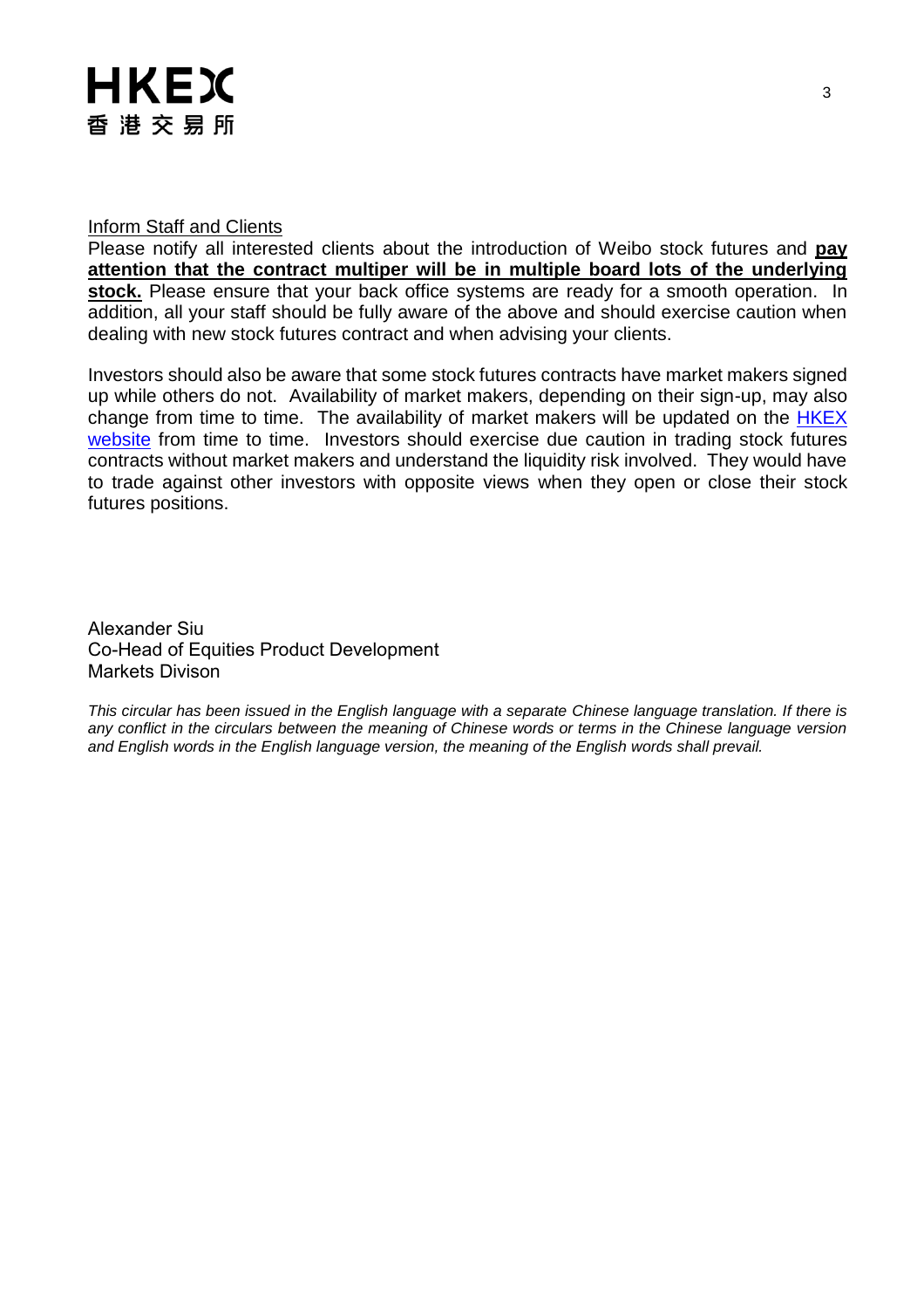#### **List of Stock Futures Contracts Available for Trading**

The following list of stock futures contracts are available for trading on the HKATS. Exchange Participants and their clients should be aware that stock futures contracts may or may not have market makers to provide bid / offer quotes for trading. Investors should exercise due caution and understand the liquidity risk involved when trading stock futures without market makers.

|  |  |  | a) Stock Futures with Contract Multiplier More Than One Underlying Board Lot Shares |  |  |  |
|--|--|--|-------------------------------------------------------------------------------------|--|--|--|
|--|--|--|-------------------------------------------------------------------------------------|--|--|--|

|                | No. SEHK<br>Code | <b>Underlying Stock Name</b>                    | <b>HKATS</b><br>Code | Contract<br><b>Multiplier</b><br>(shares) | No. of<br><b>Board</b><br>Lots | <b>Tier</b><br>No. |
|----------------|------------------|-------------------------------------------------|----------------------|-------------------------------------------|--------------------------------|--------------------|
| $\mathbf{1}$   | 16               | Sun Hung Kai Properties Limited                 | <b>SHK</b>           | 1,000                                     | $\overline{2}$                 | 1                  |
| $\overline{2}$ | 175              | Geely Automobile Holdings Ltd.                  | GAH                  | 5,000                                     | 5                              | 1                  |
| 3              | 268              | Kingdee International Software Group Co., Ltd.  | <b>KDS</b>           | 2,000                                     | $\overline{2}$                 | 1                  |
| 4              | 285              | BYD Electronic International Company Ltd.       | <b>BYE</b>           | 1,000                                     | $\overline{2}$                 | 1                  |
| 5              | 688              | China Overseas Land & Investment Ltd.           | COL                  | 2,000                                     | 4                              | 1                  |
| 6              | 788              | China Tower Corporation Limited                 | <b>TWR</b>           | 10,000                                    | 5                              | $\overline{2}$     |
| $\overline{7}$ | 823              | Link Real Estate Investment Trust               | <b>LNK</b>           | 1,000                                     | 10                             | 1                  |
| 8              | 981              | Semiconductor Manufacturing International Corp. | <b>SMC</b>           | 2,500                                     | 5                              | 1                  |
| 9              | 998              | China CITIC Bank Corporation Ltd.               | <b>CTB</b>           | 20,000                                    | 20                             | 1                  |
| 10             | 1024             | Kuaishou Technology                             | <b>KST</b>           | 500                                       | 5                              | 1                  |
| 11             | 1288             | Agricultural Bank of China Ltd.                 | <b>ABC</b>           | 10,000                                    | 10                             | 1                  |
| 12             | 1299             | AIA Group Ltd.                                  | AIA                  | 1,000                                     | 5                              | 1                  |
| 13             | 1336             | New China Life Insurance Co. Ltd.               | <b>NCL</b>           | 1,000                                     | 10                             | 1                  |
| 14             | 1359             | China Cinda Asset Management Co., Ltd.          | <b>CDA</b>           | 5,000                                     | 5                              | 3                  |
| 15             | 1810             | XiaoMi Corporation                              | <b>MIU</b>           | 1,000                                     | 5                              | $\overline{2}$     |
| 16             | 1816             | CGN Power Co., Ltd.                             | <b>CGN</b>           | 10,000                                    | 10                             | 2                  |
| 17             | 1833             | Ping An Healthcare and Technology Co., Ltd.     | <b>PHT</b>           | 500                                       | 5                              | 1                  |
| 18             | 1876             | <b>Budweiser Brewing Company APAC Limited</b>   | <b>BUD</b>           | 1,000                                     | 10                             | $\overline{2}$     |
| 19             | 1918             | Sunac China Holdings Ltd.                       | <b>SUN</b>           | 2,000                                     | $\overline{2}$                 | 1                  |
| 20             | 1988             | China Minsheng Banking Corp., Ltd.              | <b>MSB</b>           | 10,000                                    | 20                             | 1                  |
| 21             | 2007             | Country Garden Holdings Co. Ltd.                | COG                  | 5,000                                     | 5                              | 1                  |
| 22             | 2015             | Li Auto Inc.                                    | LAU                  | 200                                       | $\overline{2}$                 | $\overline{2}$     |
| 23             | 2018             | AAC Technologies Holdings Inc.                  | <b>AAC</b>           | 1,000                                     | $\overline{2}$                 | 1                  |
| 24             | 2238             | Guangzhou Automobile Group Co., Ltd.            | GAC                  | 4,000                                     | $\overline{2}$                 | 1                  |
| 25             | 2333             | Great Wall Motor Co. Ltd.                       | <b>GWM</b>           | 10,000                                    | 20                             | 1                  |
| 26             | 2382             | Sunny Optical Technology (Group) Co. Ltd.       | <b>SNO</b>           | 1,000                                     | 10                             | 1                  |
| 27             | 2601             | China Pacific Insurance Group Co. Ltd.          | <b>CPI</b>           | 1,000                                     | 5                              | $\overline{2}$     |
| 28             |                  | 2800 Tracker Fund of Hong Kong                  | <b>TRF</b>           | 50,000                                    | 100                            | 1                  |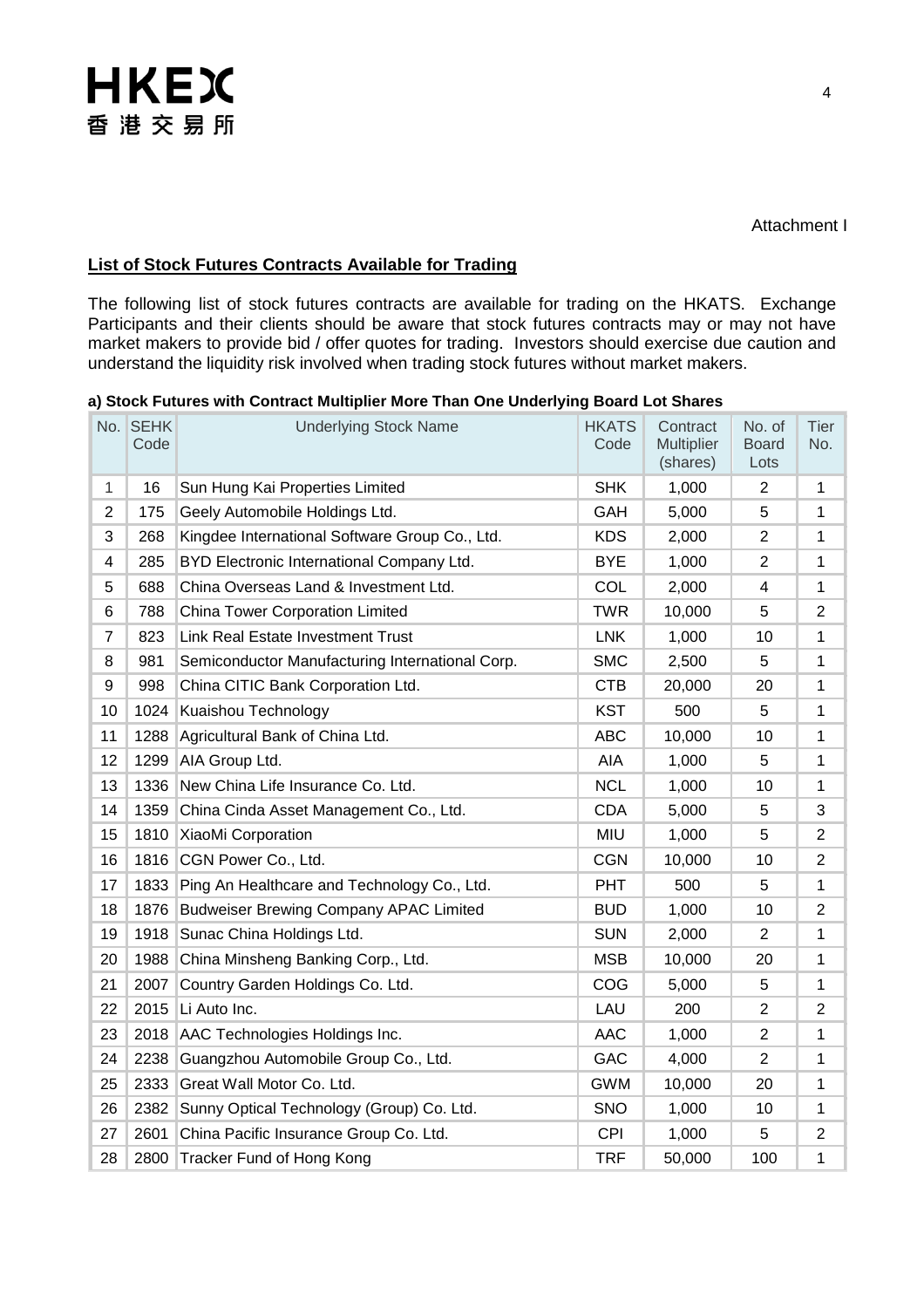|    | No. SEHK<br>Code | <b>Underlying Stock Name</b>                   | <b>HKATS</b><br>Code | Contract<br><b>Multiplier</b><br>(shares) | No. of<br><b>Board</b><br>Lots | <b>Tier</b><br>No. |
|----|------------------|------------------------------------------------|----------------------|-------------------------------------------|--------------------------------|--------------------|
| 29 | 2822             | CSOP FTSE China A50 ETF                        | <b>CSA</b>           | 5,000                                     | 25                             | 1                  |
| 30 | 2823             | <b>iShares FTSE A50 China Index ETF</b>        | A50                  | 5,000                                     | 50                             | $\mathbf{1}$       |
| 31 | 2828             | Hang Seng China Enterprises Index ETF          | <b>HCF</b>           | 5,000                                     | 25                             | 1                  |
| 32 | 3188             | ChinaAMC CSI 300 Index ETF                     | <b>AMC</b>           | 2,000                                     | 10                             | 1                  |
| 33 | 3333             | China Evergrande Group                         | <b>EVG</b>           | 2,000                                     | 2                              | 1                  |
| 34 | 3690             | <b>Meituan Dianping</b>                        | <b>MET</b>           | 500                                       | 5                              | 1                  |
| 35 | 3888             | Kingsoft Corporation Ltd.                      | <b>KSO</b>           | 1,000                                     | 5                              | 1                  |
| 36 | 6030             | CITIC Securities Co. Ltd.                      | <b>CTS</b>           | 1,000                                     | $\overline{2}$                 | $\overline{2}$     |
| 37 | 6060             | ZhongAn Online P & C Insurance Company Limited | ZAO                  | 1,000                                     | 10                             | 1                  |
| 38 | 6618             | JD Health International Inc.                   | <b>JDH</b>           | 500                                       | 10                             | $\mathbf{1}$       |
| 39 | 6837             | Haitong Securities Co. Ltd.                    | HAI                  | 10,000                                    | 25                             | 1                  |
| 40 | 9618             | JD.com, Inc.                                   | <b>JDC</b>           | 500                                       | 10                             | 1                  |
| 41 | 9626             | Bilibili Inc.                                  | <b>BLI</b>           | 60                                        | 3                              | 1                  |
| 42 | 9633             | Nongfu Spring Company Ltd.                     | <b>NFU</b>           | 1,000                                     | 5                              | 1                  |
| 43 | 9868             | XPeng Inc.                                     | <b>PEN</b>           | 200                                       | 2                              | 1                  |
| 44 | 9888             | Baidu, Inc.                                    | <b>BIU</b>           | 150                                       | 3                              | 1                  |
| 45 | 9898             | Weibo Corporation^                             | <b>WEB</b>           | 100                                       | 5                              | $\mathbf{1}$       |
| 46 | 9961             | Trip.com Group Ltd.                            | <b>TRP</b>           | 150                                       | 3                              | 1                  |
| 47 | 9988             | Alibaba Group Holding Ltd.                     | <b>ALB</b>           | 500                                       | 5                              | 1                  |
| 48 | 9999             | NetEase, Inc.                                  | <b>NTE</b>           | 500                                       | 5                              | 1                  |

^ Trading will commence on 8 December 2021

### **b) Stock Futures with Contract Multiplier Equal to One Underlying Board Lot Shares**

| No.            | <b>SEHK</b><br>Code | <b>Underlying Stock Name</b>               | <b>HKATS</b><br>Code | Contract<br><b>Multiplier</b><br>(shares) | Tier<br>No.    |
|----------------|---------------------|--------------------------------------------|----------------------|-------------------------------------------|----------------|
| 1              | 1                   | CK Hutchison Holdings Ltd.                 | <b>CKH</b>           | 500                                       | 1              |
| 2              | $\overline{2}$      | CLP Holdings Ltd.                          | <b>CLP</b>           | 500                                       | 1              |
| 3              | 3                   | The Hong Kong and China Gas Company Ltd.   | <b>HKG</b>           | 1,000                                     | 2              |
| 4              | 4                   | The Wharf (Holdings) Limited               | <b>WHL</b>           | 1,000                                     | $\overline{2}$ |
| 5              | 5                   | <b>HSBC Holdings Plc.</b>                  | <b>HKB</b>           | 400                                       | $\overline{2}$ |
| 6              | 6                   | Power Assets Holdings Limited              | <b>HEH</b>           | 500                                       | $\overline{2}$ |
| $\overline{7}$ | 11                  | Hang Seng Bank Limited                     | <b>HSB</b>           | 100                                       | 2              |
| 8              | 12                  | Henderson Land Development Company Limited | <b>HLD</b>           | 1,000                                     | 1              |
| 9              | 17                  | New World Development Company Limited      | <b>NWD</b>           | 1,000                                     | 1              |
| 10             | 19                  | Swire Pacific Limited 'A'                  | <b>SWA</b>           | 500                                       | 2              |
| 11             | 23                  | The Bank of East Asia, Limited             | <b>BEA</b>           | 200                                       | 3              |